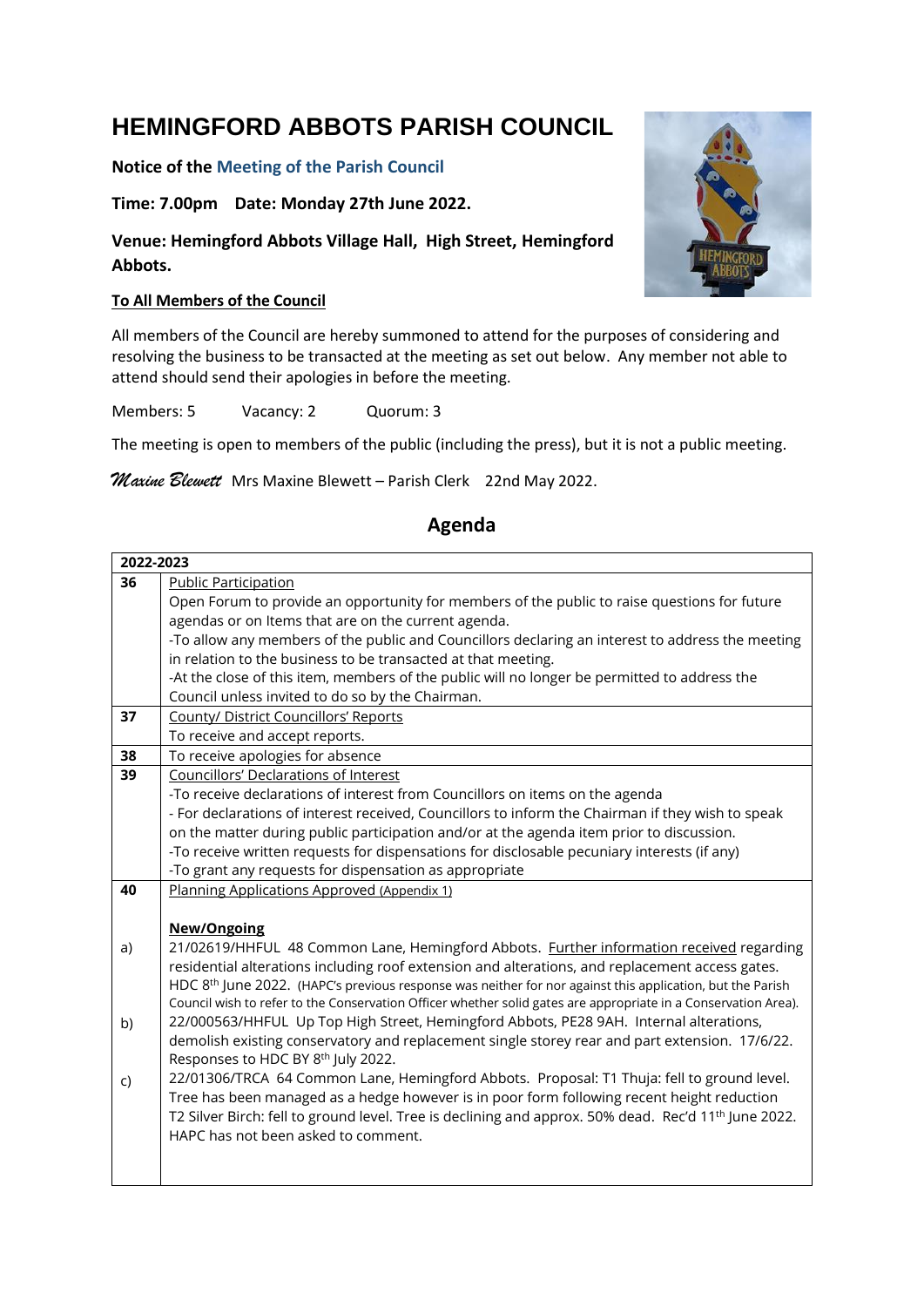| d) | 22/01188/TRCA. Oak Lodge Manor Lane, Hemingford Abbots PE28 9AJ. T1 ash tree to reduce to                                                                                                        |  |  |  |  |  |
|----|--------------------------------------------------------------------------------------------------------------------------------------------------------------------------------------------------|--|--|--|--|--|
|    | around 2m stem due to excessive shade and close proximity to building. T2 oak tree to reduce to                                                                                                  |  |  |  |  |  |
|    | around 2m stem due to excessive shade and close proximity to building.                                                                                                                           |  |  |  |  |  |
|    | Received: Thu 26 May 2022   Validated: Thu 26 May 2022   Status: In progress/HAPC has not                                                                                                        |  |  |  |  |  |
|    | been asked to comment.                                                                                                                                                                           |  |  |  |  |  |
| e) | 22/80154 Conditional Information for 21/02443/FUL: C3 (Levels), C4 (Prot. Species License)                                                                                                       |  |  |  |  |  |
|    | 41 Common Lane Hemingford Abbots Huntingdon PE28 9AW. Received: Wed 25 May 2022                                                                                                                  |  |  |  |  |  |
|    | Validated: Wed 25 May 2022   Status: In progress/ HAPC has not been asked to comment.                                                                                                            |  |  |  |  |  |
|    | Completed                                                                                                                                                                                        |  |  |  |  |  |
| f) | 22/00838/TRCA Street Record Chapmans, Hemingford Abbots. T1 Sycamore- Crown lift to 5.2m                                                                                                         |  |  |  |  |  |
|    | above ground level over the road and 3m above ground level over the grass verge T2 Ash - Crown                                                                                                   |  |  |  |  |  |
|    | lift to 4m above ground level over the road. Approved.                                                                                                                                           |  |  |  |  |  |
| g) | 22/00727/TRCA 3 Common Lane, Hemingford Abbots PE28 9AN. T3 Walnut - Remove (fell) very                                                                                                          |  |  |  |  |  |
|    | close to another tall conifer so there are dead branches on the conifer and close to younger                                                                                                     |  |  |  |  |  |
|    | trees. Status: Approved                                                                                                                                                                          |  |  |  |  |  |
| h) | 21/01686/FUL Land Rear Of Royal Oak Corner Royal Oak Lane Hemingford Abbots. Proposed                                                                                                            |  |  |  |  |  |
|    | formation of a 4-bed dwelling. Approved.                                                                                                                                                         |  |  |  |  |  |
| 41 | Minutes of the previous meeting                                                                                                                                                                  |  |  |  |  |  |
|    | To agree and approve the draft minutes from the meeting held on the 18th of May 2022 (Appendix                                                                                                   |  |  |  |  |  |
| 42 | 2).<br>To agree and appoint members to the Personnel Committee                                                                                                                                   |  |  |  |  |  |
| 43 | Finance                                                                                                                                                                                          |  |  |  |  |  |
| a) | To receive and approve the payment of bills and standing orders (Appendix 3).                                                                                                                    |  |  |  |  |  |
| b) | To review and approve the monthly bank reconciliation for April and May (Appendix 4).                                                                                                            |  |  |  |  |  |
| C) | To report: The limited external audit review papers have been submitted to PK Littlejohn and the                                                                                                 |  |  |  |  |  |
|    | Notice of Public Rights (between 13/6/22 to 22/7/22) have been published on the HAPC website                                                                                                     |  |  |  |  |  |
|    | and placed on the village noticeboards.                                                                                                                                                          |  |  |  |  |  |
| d) | To sign Unity Trust Bank paperwork to add Cllr Phillip Cooke as a bank signatory able to view                                                                                                    |  |  |  |  |  |
|    | transactions and authorise BACS payments.                                                                                                                                                        |  |  |  |  |  |
| e) | Peter Keen to confirm if he has access to the online banking service with UTB.                                                                                                                   |  |  |  |  |  |
| f) | Agreement to the removal of B. Flanagan, J. Peters and C. Nicol from UTB online banking.                                                                                                         |  |  |  |  |  |
| g) | To report: HAPC has been registered with the ICO. Two signatories needed to sign the direct                                                                                                      |  |  |  |  |  |
| h) | debit mandate for the collection of the ICO's annual fee (£35 per annum).                                                                                                                        |  |  |  |  |  |
| i) | To report: Peter Dampney wrote to HAPC on behalf of the Trustees of Hemingford Pavilion to                                                                                                       |  |  |  |  |  |
|    | thank HAPC for the grant they have received and for HAPC's continued support.                                                                                                                    |  |  |  |  |  |
| 44 | Review of the Jubilee celebrations:                                                                                                                                                              |  |  |  |  |  |
| a) | Consider ideas to optimise the use of the Playing Field.                                                                                                                                         |  |  |  |  |  |
| b) | Discuss costs and benefits to the village of continuing support of the Jubilee Planters and wild-                                                                                                |  |  |  |  |  |
|    | flower areas through the seasons.                                                                                                                                                                |  |  |  |  |  |
| 45 | Review and Update Actions from Previous Meetings.                                                                                                                                                |  |  |  |  |  |
| 46 | Proposal for all Councillors to have photographic identity badges.                                                                                                                               |  |  |  |  |  |
| 47 | Report and discuss the bookings made for the HDC One Leisure Sports Programme and consider                                                                                                       |  |  |  |  |  |
|    | options to increase capacity and allocate places to all the children that have been registered.                                                                                                  |  |  |  |  |  |
| 48 | <b>Council Policies and Procedures</b>                                                                                                                                                           |  |  |  |  |  |
| a) | Proposal to establish a Planning Procedure (key criteria to work to when considering planning<br>applications).                                                                                  |  |  |  |  |  |
| b) | To consider adopting the updated Operation London Bridge procedure (Appendix 5).                                                                                                                 |  |  |  |  |  |
| C) |                                                                                                                                                                                                  |  |  |  |  |  |
|    | Proposal that seven policies/procedures be reviewed each quarter and presented to the full<br>council for approval either during or at the end of the quarter. Council to agree the policies for |  |  |  |  |  |
|    | review from the Policy and Procedure Control Document (Appendix 6).                                                                                                                              |  |  |  |  |  |
| 49 | Meetings 2022-2023                                                                                                                                                                               |  |  |  |  |  |
|    | To note the following changes (in bold) to the scheduled PC Meetings:                                                                                                                            |  |  |  |  |  |
|    | 2022: June 27th July 25th September 26th October 24th November 28th                                                                                                                              |  |  |  |  |  |
|    | 2023: January 23rd February 27th March 27th April 19th (Wednesday, Annual Parish Meeting),                                                                                                       |  |  |  |  |  |
|    | April 24th, May 29th (Annual Meeting of the Parish Council).                                                                                                                                     |  |  |  |  |  |
|    |                                                                                                                                                                                                  |  |  |  |  |  |